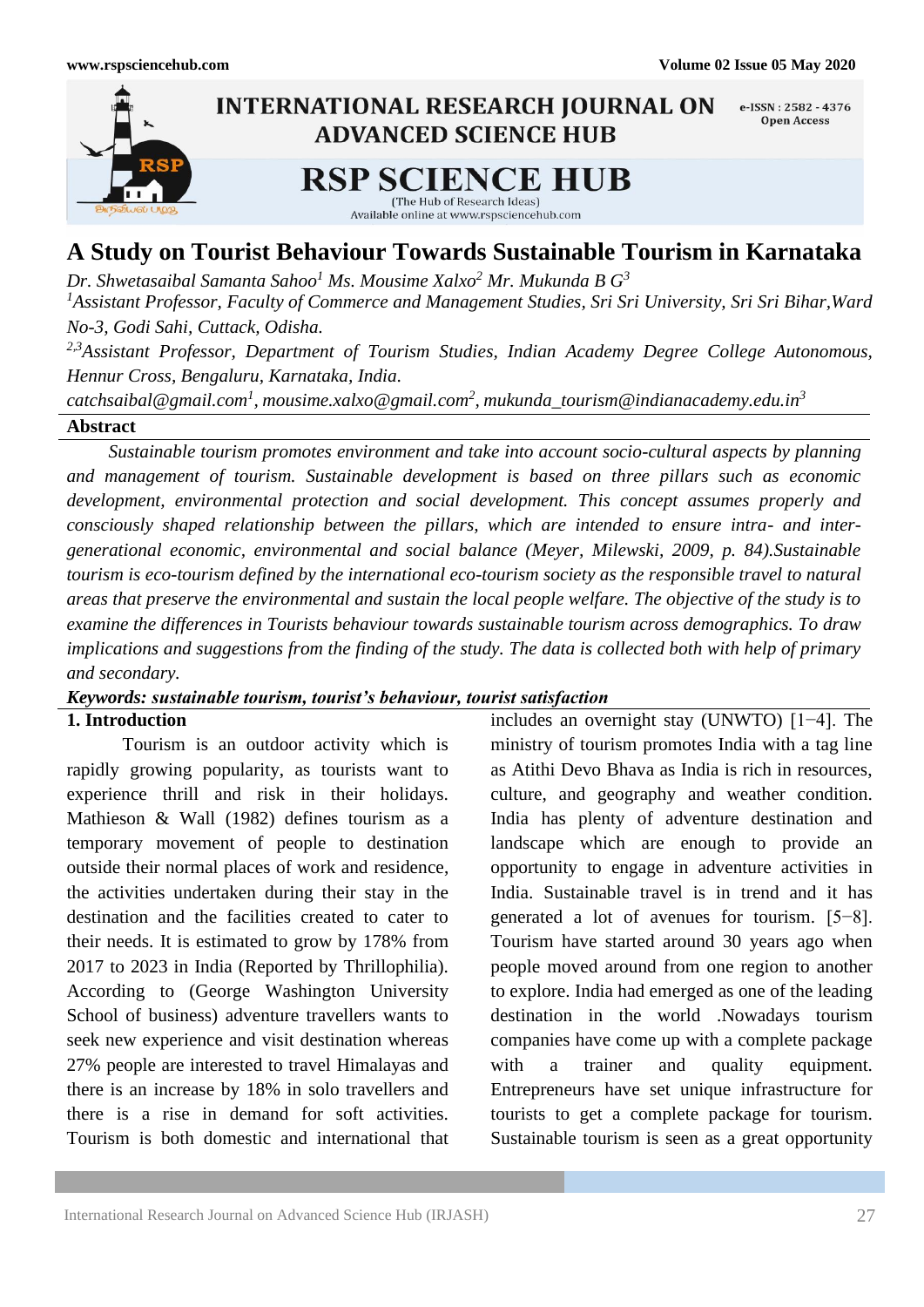to boost tourism by creating employment for local people and it is trending in social media creating revenue like youth blogging, travel photography, travel series. [9−10].

## **2 Sustainable tourism in Karnataka**

Karnataka is one of the most favoured tourism destinations by increase in both domestic and international visitors offering high quality experience to visitors and by improving the livelihood opportunities at local level. Karnataka tourism to develop forty one destinations to boost tourism. The local community plays a very important role to create awareness about the potential of tourism A high positive level of tourists satisfaction can be achieved with the perceived experience with product offered and community involvement in extending their responsibilities. The communities responsibilities can be improved with their active part in designing, development and managing strategies in the production of the sustainable tourism products. This will reflect their significant role in supporting the tourism industry growth.

### **2.1 Objective of the study**

1. To examine the differences in Tourists behaviour towards sustainable tourism across demographics.

2. To draw implications and suggestions from the finding of the study.

Hypotheses of the Study

Hypothesis 1: The distribution of Tourists behaviour towards sustainable tourism is the same across categories of Gender.

Hypothesis 2: The distribution of Tourists behaviour towards sustainable tourism is the same across categories of marital status.

Hypothesis 3: The distribution of Tourists behaviour towards sustainable tourism is the same across categories of Nationality

Hypothesis 4: The distribution of Tourists behaviour towards sustainable tourism is the same across categories of Education.

Hypothesis 5: The distribution of Tourists behaviour towards sustainable tourism is the same across categories of Age.

Hypothesis 6: The distribution of Tourists behaviour towards sustainable tourism is the same across categories of Occupation.

## **2.2 Need of the study**

The study will help the major tourism players to understand and identify the tourist's behaviour and their changing needs and demand towards sustainable tourism. Since sustainable tourism have emerged in various forms by giving a new shape to local community, it will be beneficial for local community to understand their trends in tourism through tourist behaviour.

## **2.3 Gap of the study**

Tourist behaviour is one of the major element in tourism. There have been no further research carried out to understand the profile and intension of tourists towards sustainable tourism in Karnataka.

## Data collection

Data collected was both through primary and secondary data. Secondary data was collected from new papers, magazine, articles and books, whereas primary data was collected by Google form. The questions was circulated to tourists who are willing to participate in sustainable tourism.

### Sample size

The sample size was 386 and simple random sampling method was used.

## Analysis and Interpretation of Data

This chapter deals with the analysis of data, interpretation and discussion of results. The purpose of this research is to identify the difference across demographic of the variables. The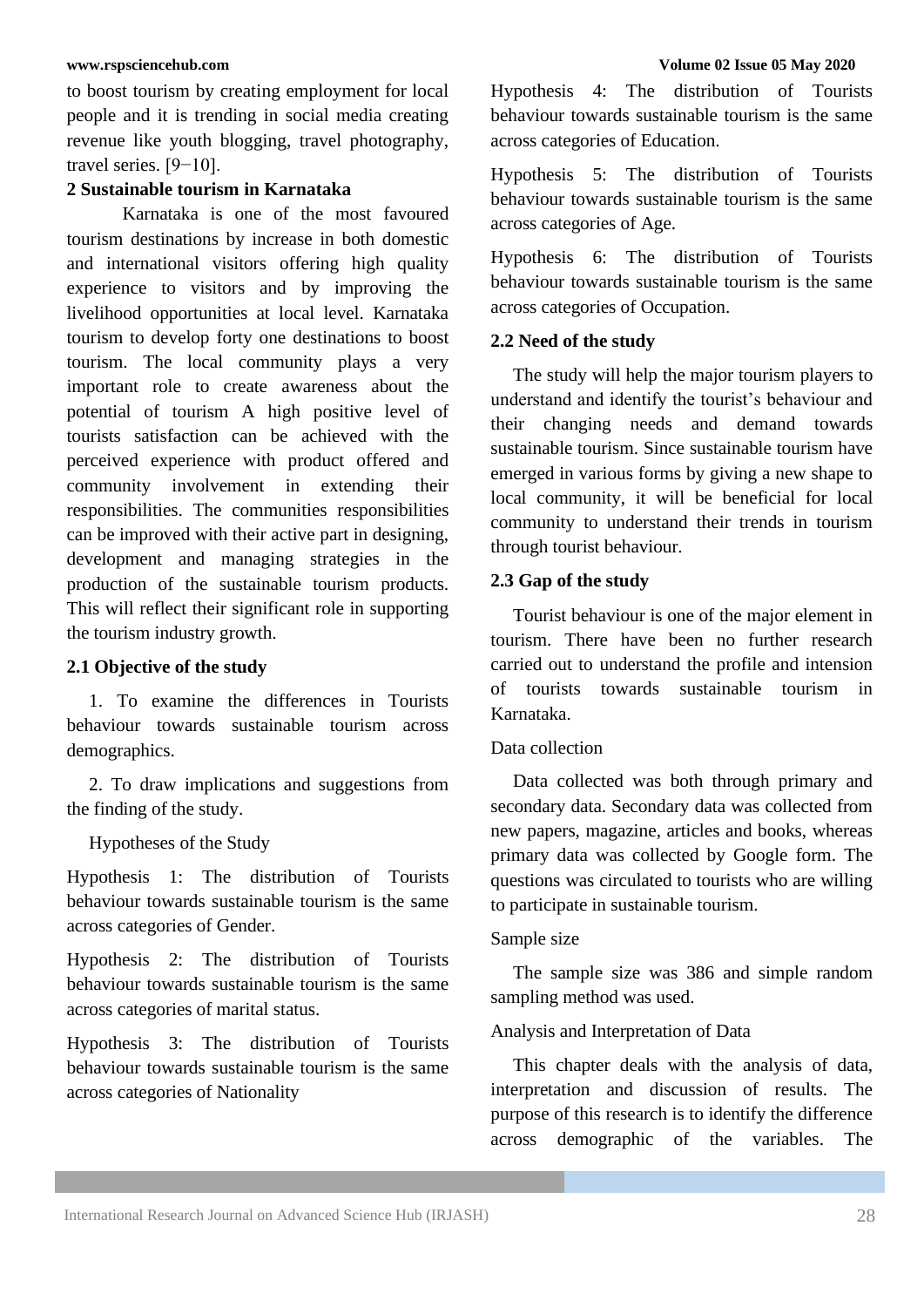### **[www.rspsciencehub.com](http://www.rspsciencehub.com/) Volume 02 Issue 05 May 2020**

Normality tests are presented in form of Skewness and Kurtosis tests. T-test and ANOVA tests **2.4 Normality Test**

indicating differences across demographics of the variables under investigation is presented.

|                 | Statistic | Std. Error Z value |  |
|-----------------|-----------|--------------------|--|
| <b>Skewness</b> | 202       | .121<br>1.66       |  |
| Kurtosis        | $-433$    | 1.78<br>.242       |  |

**Table 1. Skewness – Kurtosis test**

The table 1 indicates that Skewness and Kurtosis values of Tourists behaviour towards sustainable tourism does not deviate from normality as Z value < 1.96. Hence parametric test used to check differences in means.



Fig.1.Histogram of Tourists behaviour towards sustainable tourism

## **3. Analysis Based on Tests for Significance Of Mean Differences**

To examine the differences in Tourists Behaviour towards sustainable tourism across demographics. Hypothesis 1: The distribution of Tourists Behaviour towards sustainable tourism is the same

across categories of Gender. the number, mean, standard deviation, df and t-value regarding Tourists Behaviour towards sustainable tourism across Gender shown in table 2.

Table 2. The number, mean, standard deviation, df and t-value regarding Tourists Behaviour towards sustainable tourism across Gender

| Gender | N   | Mean   | Std. Deviation | F    | Sig. | $\mathbf{T}$ | df  | $Sig. (2-$<br>tailed) |
|--------|-----|--------|----------------|------|------|--------------|-----|-----------------------|
| Male   | 207 | 3.2510 | .58434         | .427 | .514 | 2.378        | 404 | .018                  |
| Female | 199 | 3.1067 | .63831         |      |      |              |     |                       |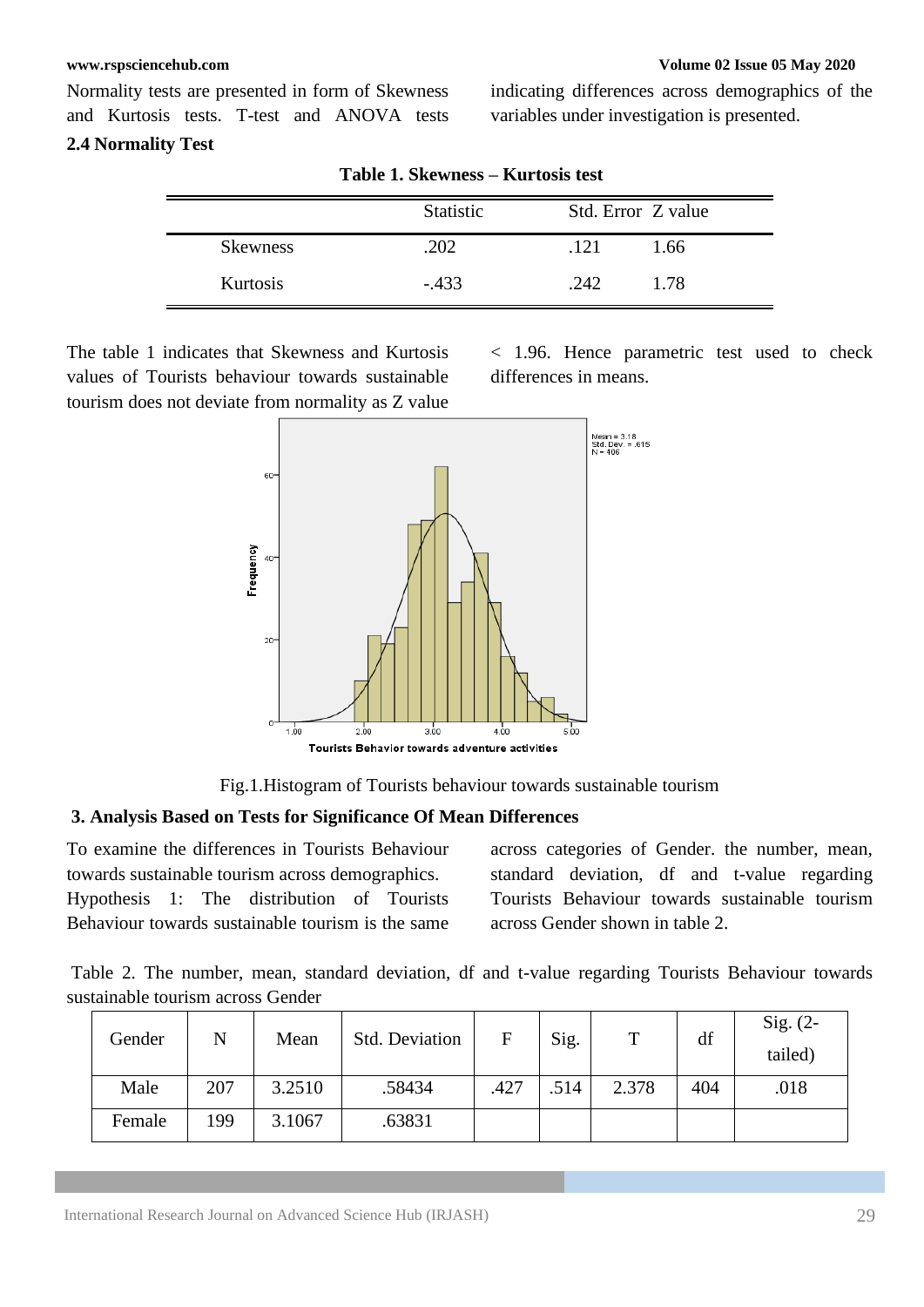There were 207 male and 199 female participants. An independent-samples t-test was run to determine if there were differences in Tourists behaviour towards sustainable tourism between males and females. There was homogeneity of variances, as assessed by Levene's test for equality of variances ( $p = .514$ ). Tourists behaviour towards sustainable tourism was more in males  $(3.25 \pm 0.584)$  than females  $(3.10 \pm 0.638)$ , a statistically significant difference of 0.15 (95% CI,

0.02 to 0.26),  $t(404) = 2.378$ ,  $p = .018$ ,  $d = .24$ . The null hypothesis is rejected, hence there is a significant difference in Tourists Behaviour towards sustainable tourism across Gender. Hypothesis 2: The distribution of Tourists Behaviour towards sustainable tourism is the same across categories of Marital Status. Indicating the number, mean, standard deviation, df and t-value regarding Tourists behaviour towards adventure activities across Marital Status shown in table 3.

Table 3. Indicating the number, mean, standard deviation, df and t-value regarding Tourists behaviour towards adventure activities across Marital Status.

| <b>Marital Status</b> | Ñ   | Mean   | Std. Deviation | F     | Sig.  |       | df  | Sig. $(2-$<br>tailed) |
|-----------------------|-----|--------|----------------|-------|-------|-------|-----|-----------------------|
| Single                | 328 | 3.2615 | 0.59516        | 0.474 | 0.492 | 5.663 | 404 | 0.000                 |
| Married               | 78  | 2.8388 | 0.58152        |       |       |       |     |                       |

There were 328 single and 78 married participants. An independent-samples t-test was run to determine if there were differences in Tourists behaviour towards sustainable tourism between single and married. There was homogeneity of variances, as assessed by Levene's test for equality of variances (p = .492). Tourists behaviour towards sustainable tourism was more in Single  $(3.26 \pm 0.585)$  than married  $(2.83 \pm 0.581)$ , a statistically significant difference of 0.422 (95%

CI, 0.27 to 0.56),  $t(404) = 5.663$ ,  $p = .000$ ,  $d = .76$ . The null hypothesis is rejected, hence there is a significant difference in Tourists behaviour towards sustainable tourism across Marital Status. Hypothesis 3: The distribution of Tourists behaviour towards sustainable tourism is the same across categories of Nationality. Indicating the number, mean, standard deviation, df and t-value regarding Tourists behaviour towards sustainable tourism across Nationality Shown in table 4.

Table 4.Tthe number, mean, standard deviation, df and t-value regarding Tourists behaviour towards sustainable tourism across Nationality

| Nationality   | N   | Mean   | Std. Deviation | $\mathbf F$ | Sig. |          | df  | Sig. $(2-$<br>tailed) |
|---------------|-----|--------|----------------|-------------|------|----------|-----|-----------------------|
| Domestic      | 380 | 3.1422 | .60364         | .600        | .439 | $-4.903$ | 404 | .000                  |
| International | 26  | 3.7367 | .50696         |             |      |          |     |                       |

There were 380 domestic and 26 International participants. An independent-samples t-test was run to determine if there were differences in Tourists behaviour towards sustainable tourism between domestic and international participants. There was homogeneity of variances, as assessed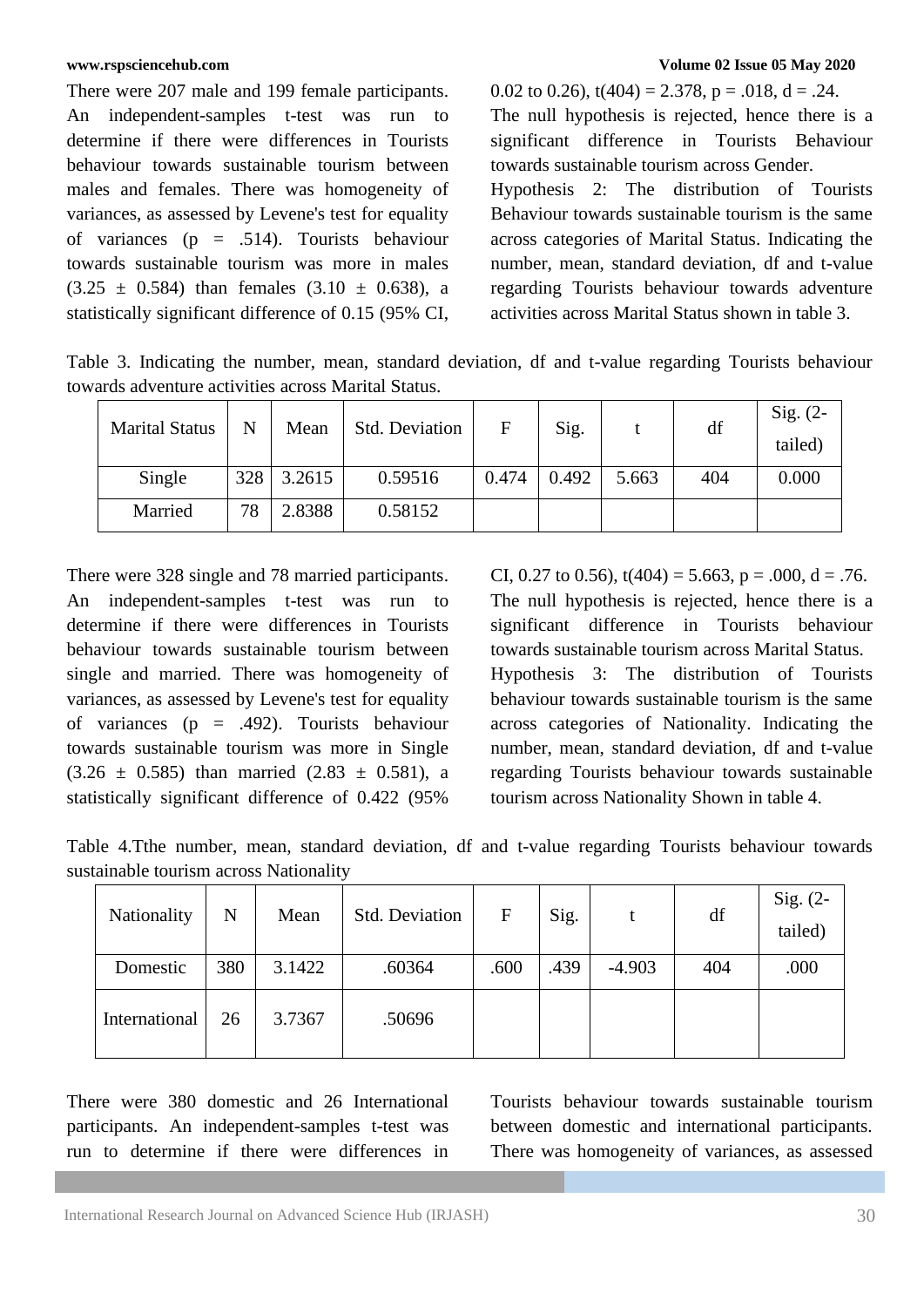by Levene's test for equality of variances ( $p =$ .439). Tourists behaviour towards sustainable tourism was more in international  $(3.73 \pm 0.506)$ than domestic  $(3.14 \pm 0.603)$ , a statistically significant difference of 0.594 (95% CI, -0.83 to - 0.35),  $t(404) = 4.903$ ,  $p = .000$ ,  $d = .99$ .

The null hypothesis is rejected, hence there is a significant difference in Tourists behaviour

### **[www.rspsciencehub.com](http://www.rspsciencehub.com/) Volume 02 Issue 05 May 2020**

towards sustainable tourism across Nationality. Hypothesis 4: The distribution of Tourists behaviour towards sustainable tourism is the same across categories of Education. Indicating the number, mean, standard deviation, df and t-value regarding Tourists Behavior towards sustainable tourism across Education shown in table 5.

Table 5.The number, mean, standard deviation, df and t-value regarding Tourists Behavior towards sustainable tourism across Education.

| Education                     | N   | Mean   | <b>Std. Deviation</b> | $\mathbf{F}$ | Sig. | t     | df  | Sig. $(2-$<br>tailed) |
|-------------------------------|-----|--------|-----------------------|--------------|------|-------|-----|-----------------------|
| Graduate<br>and below         | 269 | 3.2548 | .63266                | 10.907       | .001 | 3.468 | 404 | .001                  |
| Post<br>Graduate<br>and above | 137 | 3.0340 | .55193                |              |      |       |     |                       |

There were 269 Graduate and below and 137 Post Graduate and above participants. An independentsamples t-test was run to determine if there were differences in Tourists behaviour towards sustainable tourism between Graduate and below and Post Graduate and above participants. Tourists behaviour towards adventure activities was more in Graduate and below  $(3.25 \pm 0.632)$  than Post Graduate and above  $(3.03 \pm 0.551)$ , a statistically

significant difference of 0.220 (95% CI, 0.095 to 0.346),  $t(404) = 3.468$ ,  $p = .001$ ,  $d = .36$ .

The null hypothesis is rejected, hence there is a significant difference in Tourists behaviour towards sustainable tourism across Education. Hypothesis 5: The distribution of Tourists behaviour towards sustainable tourism is the same across categories of Age.

Table 6. Indicating ANOVA for Tourists behaviour towards adventure activities across Age

|                       | Sum of<br>Squares | df  | Mean<br>Square | $\mathbf{F}$ | Sig.  |
|-----------------------|-------------------|-----|----------------|--------------|-------|
| <b>Between Groups</b> | 1.375             |     | 0.688          | 1.826        | 0.162 |
| <b>Within Groups</b>  | 151.751           | 403 | 0.377          |              |       |
| Total                 | 153.126           | 405 |                |              |       |

A one-way between subjects ANOVA is conducted to compare Tourists behaviour towards sustainable tourism across Age. There was no statistically significant difference between three groups  $F(2,403) = 1.826$ ,  $p > 0.01$ .

*The null hypothesis is accepted, there is no*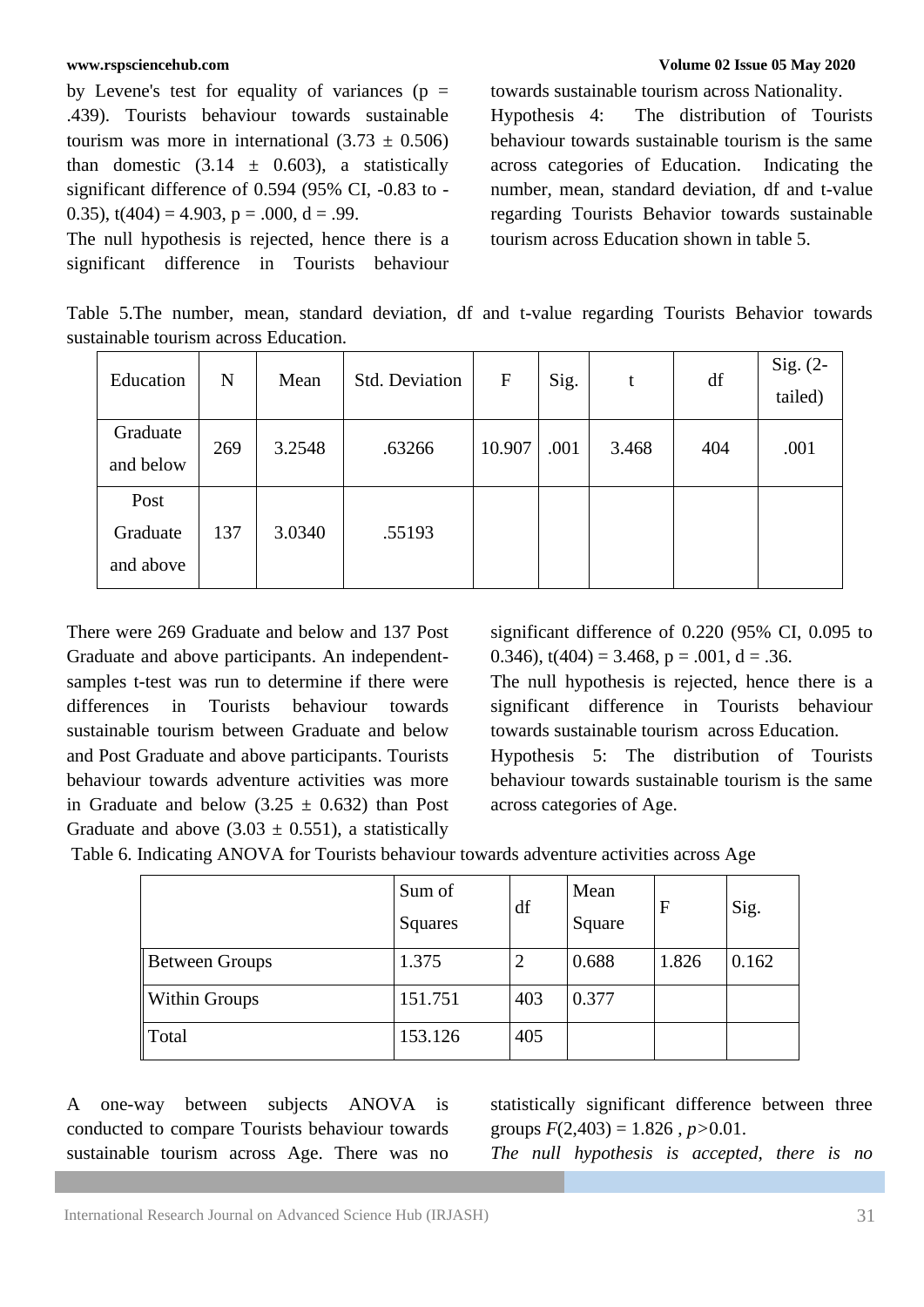*significant difference in Tourists behaviour towards sustainable tourism across Age.* Hypothesis 6: The distribution of Tourists behaviour towards sustainable tourism is the same across categories of Occupation.

|                       | Sum of<br>Squares | df  | Mean<br>Square | F     | Sig.  |
|-----------------------|-------------------|-----|----------------|-------|-------|
| <b>Between Groups</b> | 3.734             | 2   | 1.867          | 5.036 | 0.007 |
| <b>Within Groups</b>  | 149.392           | 403 | 0.371          |       |       |
| Total                 | 153.126           | 405 |                |       |       |

Table 7. Indicating ANOVA for Tourists behaviour towards sustainable tourism across Occupation

A one-way between subjects ANOVA is conducted to compare Tourists behaviour towards sustainable tourism across Occupation. There was a statistically significant difference between three groups  $F(2,403) = 5.036$ ,  $p < 0.01$ . Post-hoc analysis revealed that Professional (M=3.05, S.D=.613) was higher than Student (M=3.25, S.D=.618) and Service (M=3.27, S.D=.563) participants. The null hypothesis is rejected, there is a significant difference in Tourists behaviour towards sustainable tourism across Occupation.

## **4. Findings of the study**

- 1. Males take part more in sustainable tourism than female,because of less responsibilty they are able to focus on tourism activities.
- 2. Professional participate more in sustainable tourism than studens and service.
- 3. Graduates are willing to understand and participate in sustainable tourism.
- 4. More of domestic tourists participate in sustainable tourism than international tourists.
- 5. Single tourists are willing to participate in sustainable tourism than married.

### **Suggestions**

• More of sustainable tourism practices can be introduced with unique ideas to attract the female population by giving them

opportunities to explore and understand the benefits .

- Awarness on sustainable tourism to be created among international tourists.
- Sustainable tourism is the assembly of natural,historical,vultural ,social and demographical represntation.It is necessary to improve the public awarness towrads sustainablility.Devloping tourism promotional plan and advertising brand ambassadors for the promotion of sustaianable tourism can be helpful.

## **Conclusion**

 Sustainable tourism needs awarness among female than male,and unmarried indiviual participate more in adventure activities.As sustainable tourism is booming in india and state government is taking various startegies to promote tourism by understanding the needs and wants of the tourists to enhance activities.Sustainable tourism take place within nature by enriching environmental education and sustainable growth.

## **References:**

- [1] Ralf Buckley,2006 ; Adventure Tourism
- [2] Dr.Radhika Kapur ,2018 ; The Significance of Adventure Tourism
- [3] Maurice J .Kane,Hazel Tucker, 2004; Adventure Tourism: The freedom to play